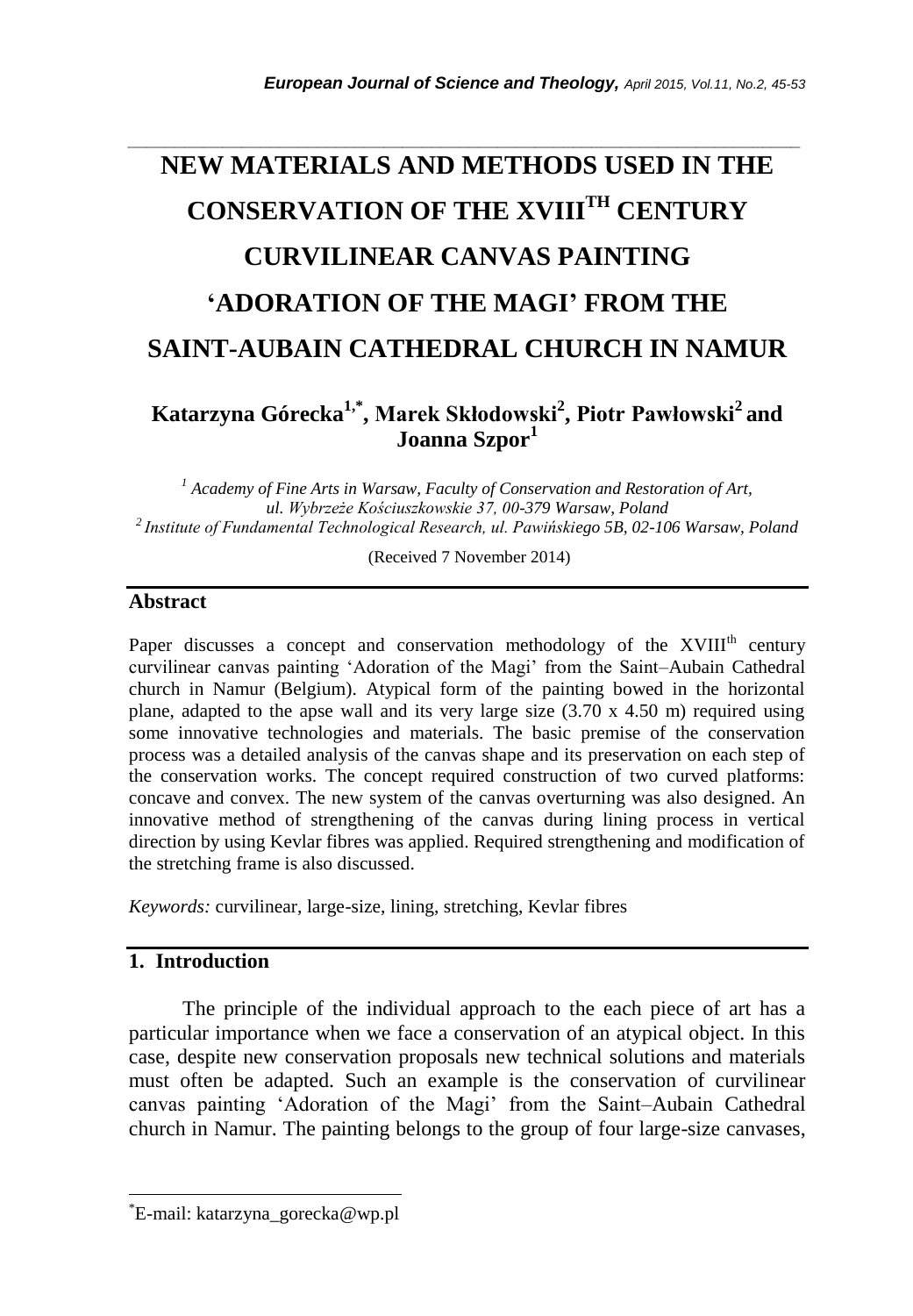presenting the scenes of the Christ's childhood, exposed in the cathedral's presbytery.

The author of this opus is Mauritius Heinrich Loder, who was born in 1728 in Germany and died in 1793 in the province of Namur. The painting presents the moment of the arrival of the Three Wise Men who deposit their gifts at the feet of Infant Jesus accompanied by Mary and Joseph. The scene takes place in a dark shed, where the royal procession enters. The Kings are surrounded by pages, dignitaries and servants leading the camels. The oldest of the kings kneeling offers to Jesus a gold casket. Procession is accompanied by the founder of the paintings (Figure 1a): Monseigneur Berlot, Bishop of Namur from 1741 to 1771. The coat of arms shown below his feet confirms the dignitary identity (Figure 1b). In the crowd of arrivals, Loderalso placed his selfportrait. The composition of the scene refers to the Ruben's altar painting from the Cathedral church in Antwerp.



**Figure 1.** (a) Portrait of Paul Godefroid de Berlo Bishop of Namur and (b) the coat of his arms.

The cycle of the paintings from the Saint-Aubain cathedral was planned as a decorative element closely connected with the architecture, thus two of them obtained an unusual form adapted to the shape of the apse walls. The canvas 'Adoration of the Magi' is bowed in the horizontal plane. The painting is 3.70 m high and 4.50 m wide. The weight of the painting, including the frame is about 300 kg.

Inspection revealed a special construction of the stretcher frame. The upper and lower stretcher beams were bowed by making perpendicular cuts on the outer side of both beams to a depth of approximately 3-5 cm. The beams were stiffened with suitably shaped flat iron bars. The sagitta of the stretcher frame is 37 cm.

The painting was in a very poor condition and required complex conservation works. The main conservation problem was a serious deformation of the canvas support resulting from the incorrect stretching. Upper part of the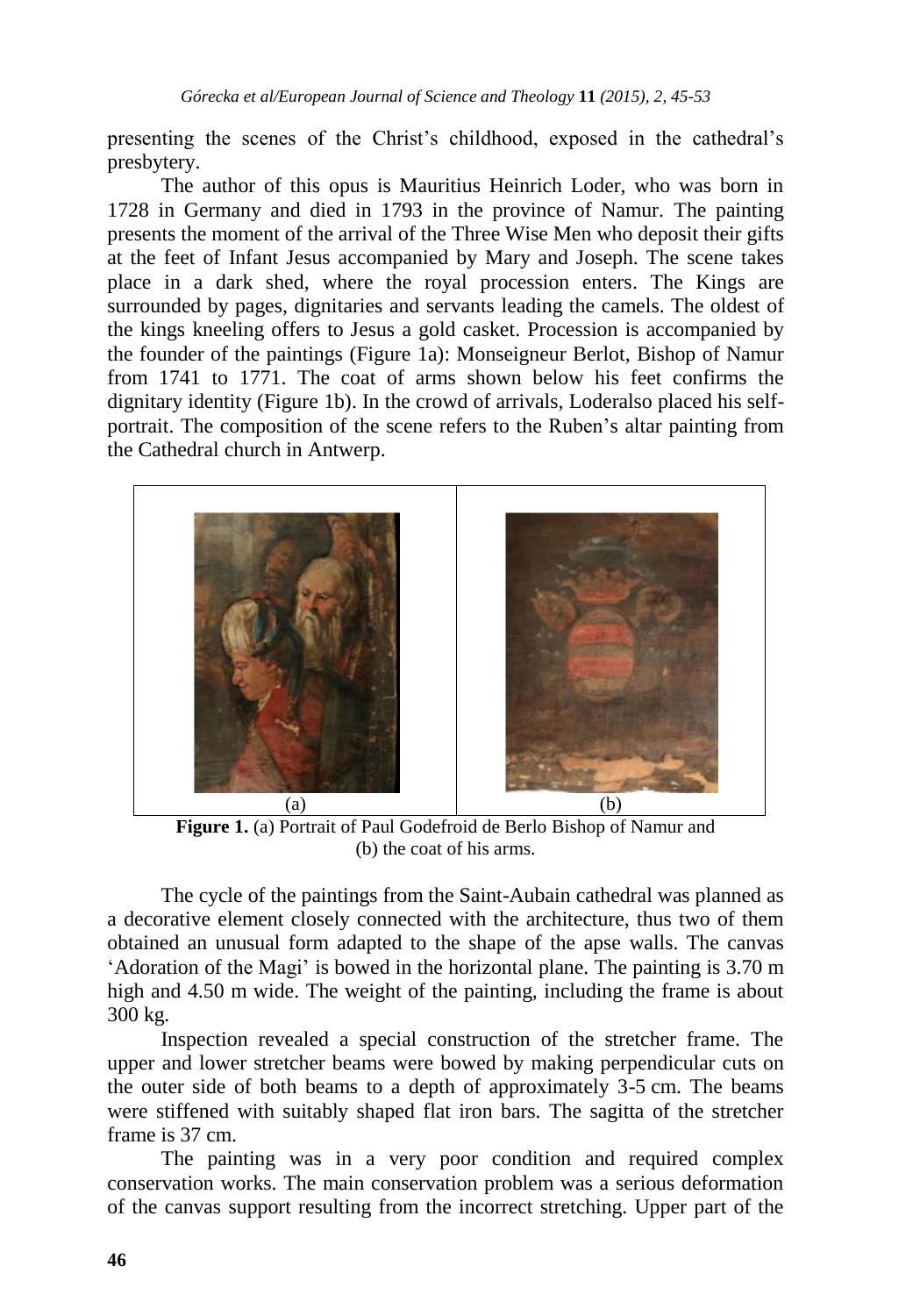painting was subjected to rheological processes due to the gravity. A creep of the fabric resulted in its elongation and the material excess in the painting bottom part hung down. The canvas was badly distorted and fragile, while the painting layer showed numerous damages and cracks. The original composition of the painting was almost invisible.

## **2. Materials and methods - conservation project logistics**

The main concept behind the conservation was to preserve the curvilinear canvas form on each step of the conservation works. Impregnation and lining of the curvilinear painting on a flat surface would cause additional stresses while later stretching it on the curved stretcher frame. Only the consistent preservation of the painting curvature during conservation process could ensure the stabilization of its unusual shape. For this reason, the mathematical calculation of the object curvature was necessary.

The painting shape was measured by means of laser scanning in the initial phase of work. Over 4500000 points with angular resolution of 0.0157rad and accuracy of 0.3 mm in the radial direction were acquired by a laser scanner 3D Surphaser 25HSX. Results of the scanning allowed finding profiles of canvas surface and assessing dimensions and curvature of the stretcher frame. It appeared that the painting shape was neither cylindrical nor ellipsoidal, but a kind of a ruled surface which could be described by a polynomial function. The measurements were necessary for the design and manufacturing of curvilinear work tables used for further conservation works [1].

Two separate wooden tables, concave and convex, were built and placed in one of the lateral chapels adapted for the conservation works. The surfaces of the tables were covered with a polyestermat, temperature resistant up to100°C, and later protected with a silicon film. The restoration process required access to the face and back side of the painting, so during the conservation treatment the canvas had to be overturned several times. Usually for the over-sized canvas paintings a roller can be used [2], but the canvas support of the Loder's painting was too fragile to be rolled.

Canvas support of the painting was highly degraded. The individual linen fibres became weak and split as result of oxidation processes. The canvas pH was acid, in some places below the pH4. What's more, the concave painting cannot be rolled with the painting layer facing outside. Rolling would result in extending of the outer layer (flakes of the paint layer and grouting) and compression of the inner one (linen). Application of even a large diameter roller could risk tearing of the canvas and losing parts of the original painting layer.

That is why another system of canvas rotation had to be developed. An innovative idea was to overturn the painting suspended on a metal bar. In order to provide sufficient stiffness of the bar (length of 4 m) it was constructed from steel, telescope-like tubes.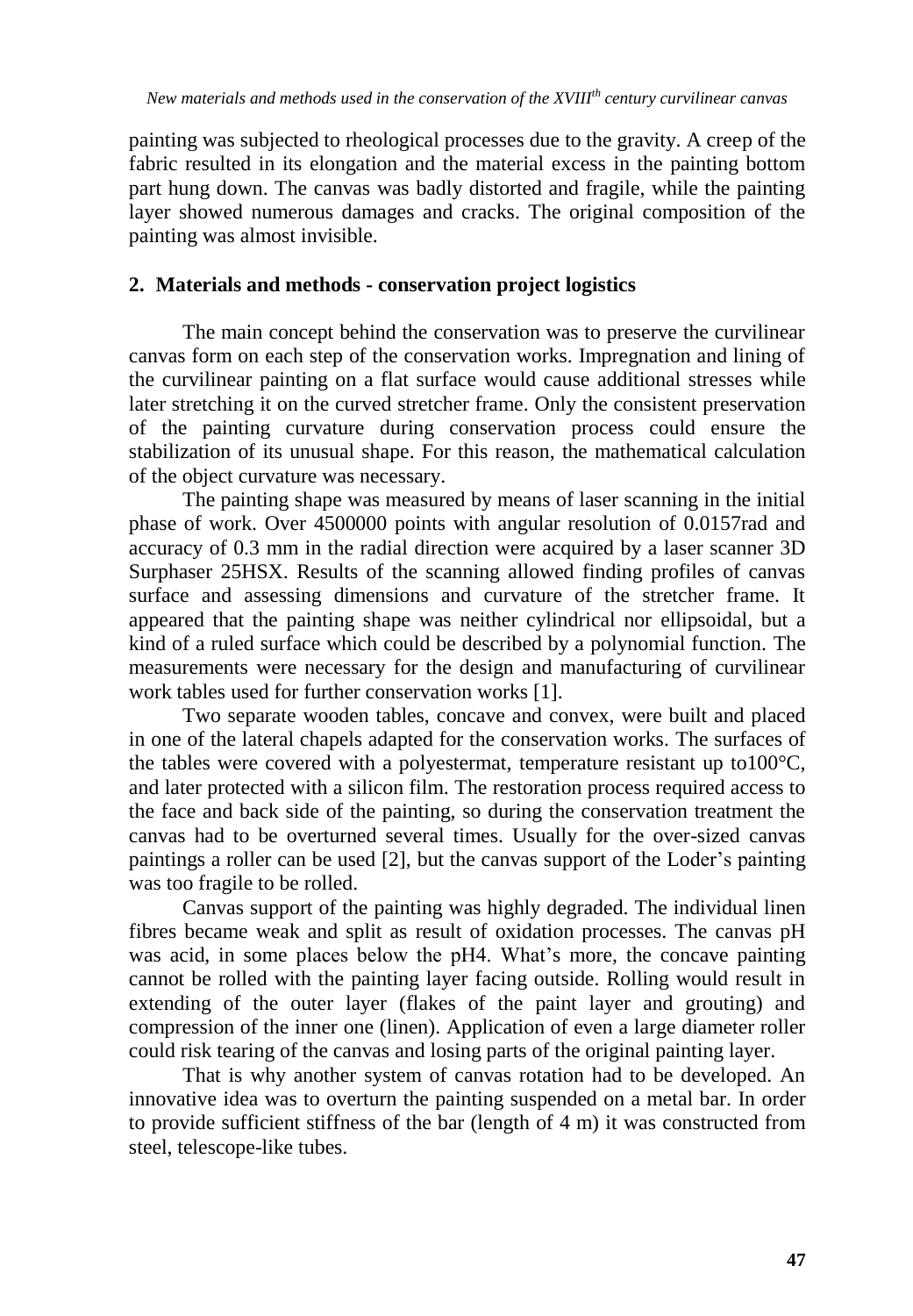The bar was positioned above both work tables by ropes fixed to the roof structure. The ropes were introduced through the chapel vault through the existing holes in the ancient decorative elements. The canvas fixed by the shorter side to the metal bar was raised up from the one table and slowly placed on the other one each time it was necessary to change the accessible side of the painting. The rotation system was furthermore equipped with a hook weight, so the weight of the painting was checked on each step of the conservation works.

The weight of the canvas itself before the conservation was 26 kg. The weight of the stretcher was 79 kg and of the frameless than 200 kg. The painting will also be weighed after the conservation. It is estimated that the weight of the object, together with the frame will increase of more than 100 kg.

#### **3. Results**

## *3.1. Technical works - cleaning of the support, straightening and consolidation, removing of the dust and brown varnish, filing of the priming and paint losses*

In July 2013, the painting situated on the high of 5.5 m above the church floor was taken down off the wall. The painting was fixed to the wall with hooks and additionally supported at its bottom with wrought brackets. The painting frame was strengthened using wooden battens and a steel tape prior to taking the painting off the wall. During the operation the frame was tightened with belts and secured with a rope fixed to a roof structure. The painting was lowered down with aid of two ropes and pulley wheels fixed to the scaffolding (Figure 2a).

Next, the frame was taken out (Figure 2b) and the painting surface was protected by facing. The reverse of the painting was preliminary cleaned using brushes and a vacuum cleaner. The thickness of the layer of accumulated dirt was more than 3 cm. The canvas was originally fixed from the side of its face to the stretcher's frame. Therefore, it was decided to place it on the concave work table. Old nails fixing the canvas were taken out and the stretcher's frame was removed. In the next step, the painting was suspended from one side to a metal bar, raised and placed on reverse side on the convex table (Figure 2c).

The support was cleaned through the chess-board method (Figure 2c) using water steam. Humidification of small areas only, eliminated contraction of the entire canvas surface, Moisture excess was drained out by rolling of lignin rollers. The substrate was dried out using ironed linen. This operation almost entirely eliminated the biggest deformations of the linen fabric. Then water solution of a biocidal drug was applied at the painting back-side.

The next step of the work, were laborious local repairs of the canvas support and consolidation of the painting layers. Patches, made from old canvas of similar density, were glued by edges and reinforced from the backside by nonwoven fabric. The painting was impregnated.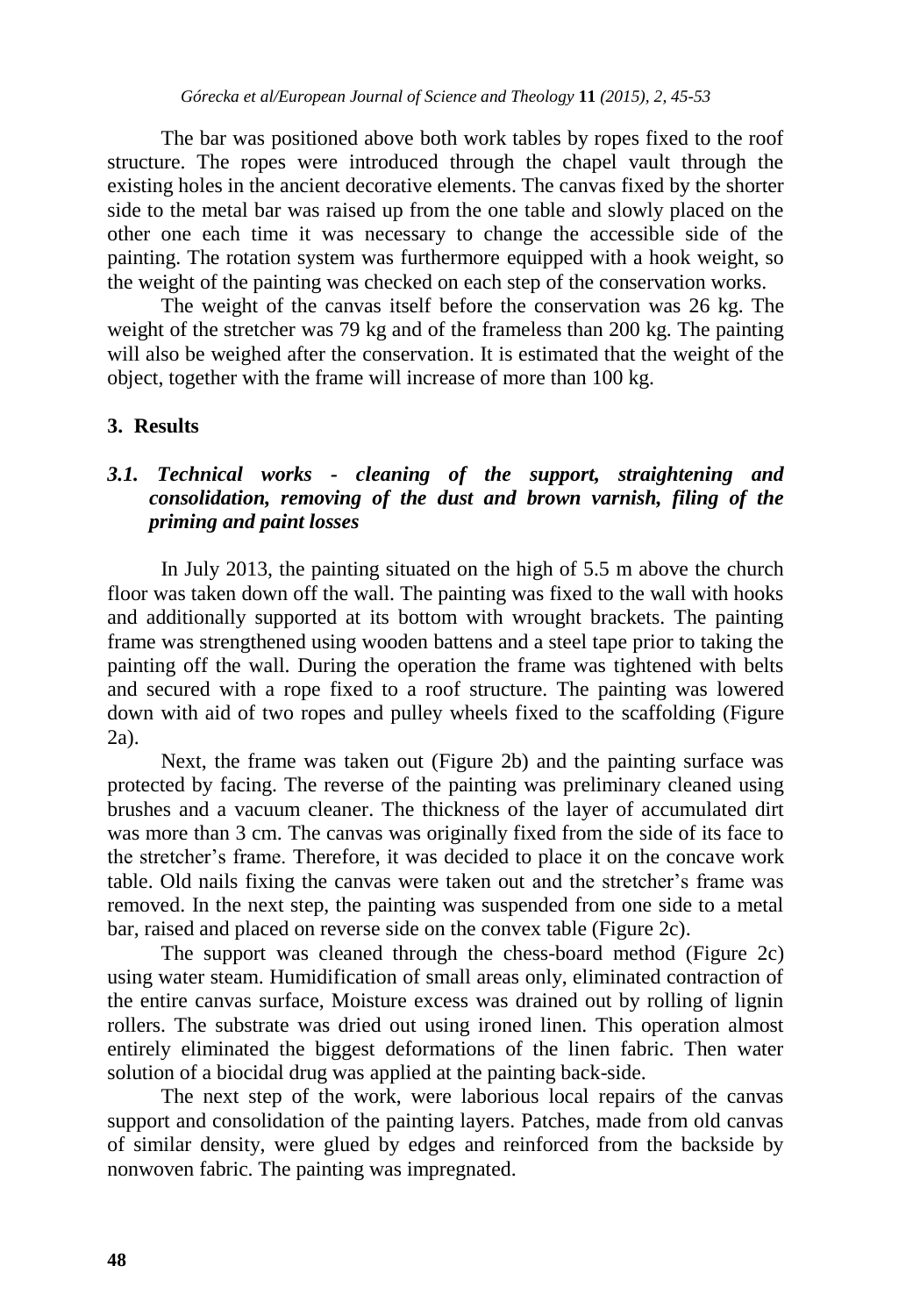

**Figure 2.** (a) Setting the painting down by using pulley hoists and ropes, (b) taking off the frame, (c) painting placed face down on the convex platform during cleaning operation through the chess-board method.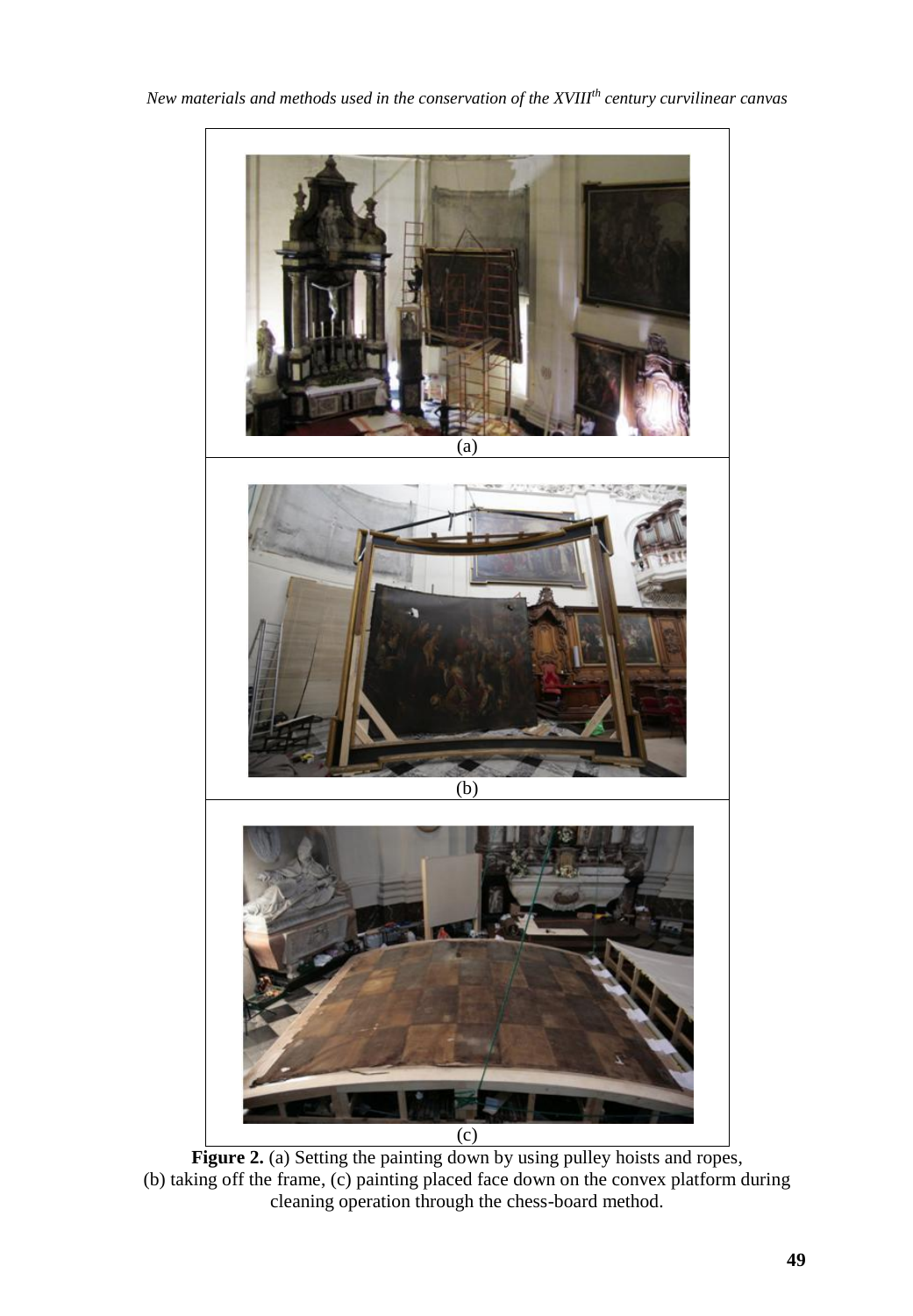In order to remove layers of the dust and brown varnish from the canvas' face the painting was turned over onto the other platform (Figure 3).

After cleaning the original colours, some details and finally the signature of the artist were discovered. The signature: LODER, written with black paint in capital letters, was found in the lower left corner of the canvas, painted on a basket with a rim facing a viewer. In following steps, losses in paint and priming were filled with elastic ground.



**Figure 3.** (a) System for canvas overturning, (b) painting placed face up on the concave platform during cleaning operation.

## *3.2. Lining operation – string stretching*

The painting was placed face down and stretched on the convex platform by using cords attached to plastic rods positioned in auxiliary sleeves. Such system provided very good tensioning of the whole surface of the painting and allowed for straightening of local deformations of the canvas.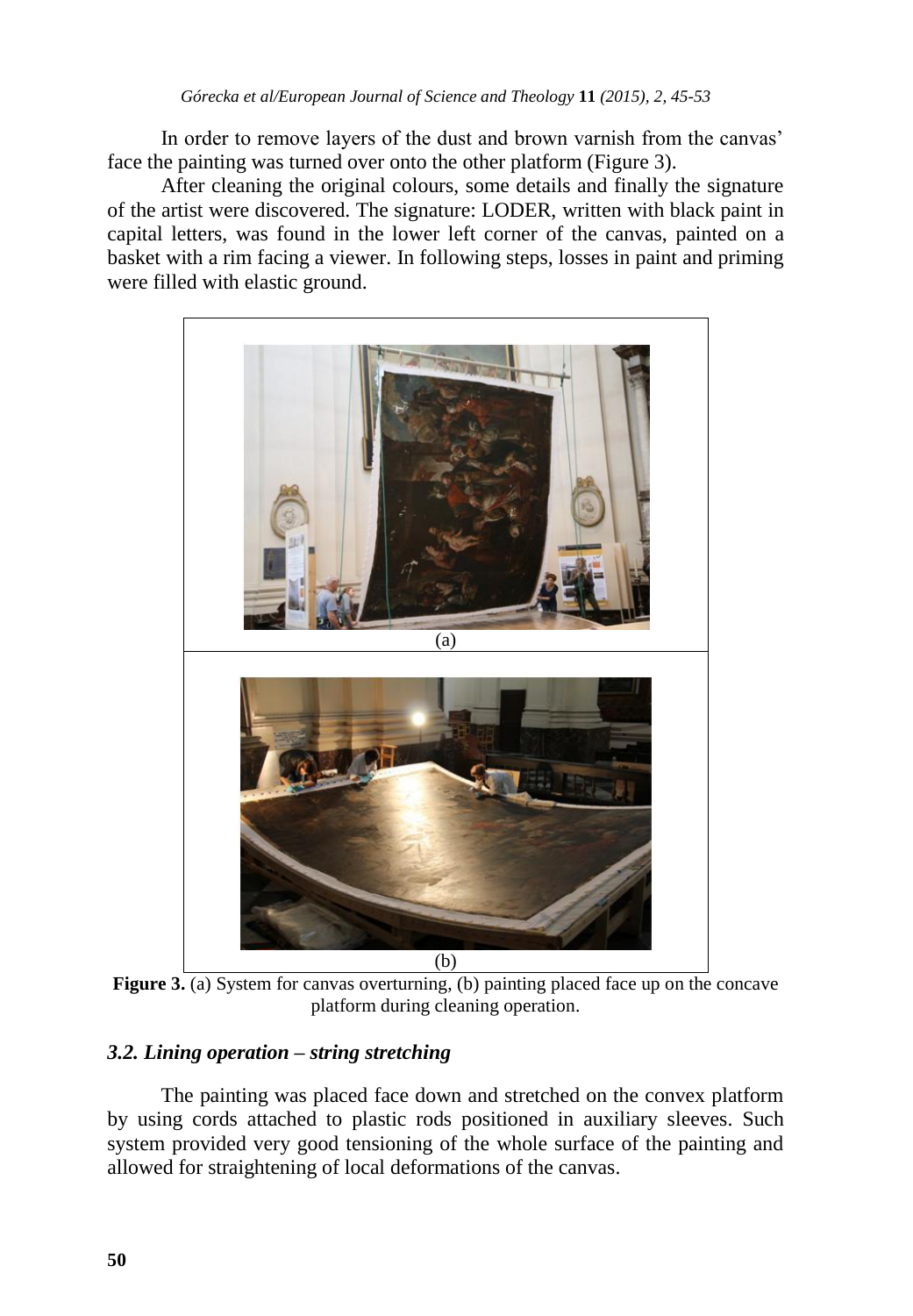*New materials and methods used in the conservation of the XVIIIth century curvilinear canvas* 

During lining process an innovative method of canvas strengthening in the vertical direction was applied. Before lining operation the experimental investigation of stretching induced deformation of such a curvilinear canvas was done with aid of a simple string model [3]. The conclusion was that stretching forces should coincide with canvas straight-line segments, which coincide with surface rulings [Wolfram MathWorld, http://mathworld.wolfram.com/Ruled Surface.html, accessed March 04, 2014].



**Figure** 4. (a) Spreading of Beva 371 on the painting support already straightened with Kevlar fibres, (b) lining of the painting on the polyester canvas by using metal roller heated with warm water.

The canvas support was straightened by using Kevlar fibres stretched in the vertical direction. The fibres were sewed parallel in the nonwoven stripes, which were later fixed between the original support and the lining canvas. The painting was relined on a new polyester canvas using diffused solution of the synthetic resin Beva 371 (Figure 4a) [4]. For lining, we used not only traditional irons but also metal rollers of our own design, heated with warm water (Figure 4b).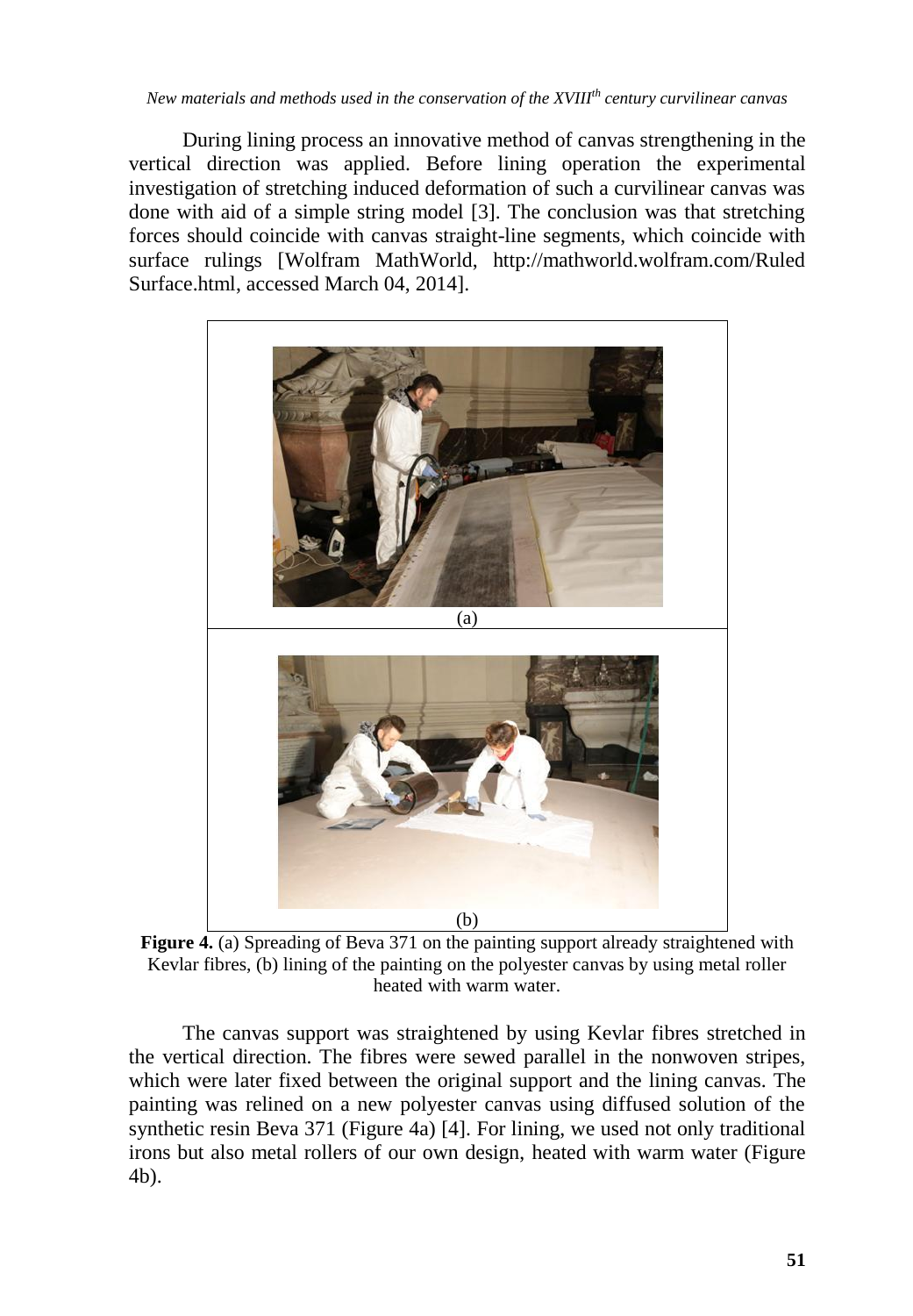After the lining, the surface was cooled by metal plates and cold gel compress. The final stage of the work was retouching. The areas of losses of the painting layer were integrated with local colour and missing elements of the composition were reconstructed. Finally, the painting surface was covered with dammar varnish.

## *3.3. Stretching system*

Research shows that the Loder's painting requires a new stretcher construction. Our current studies aim at preserving the original stretcher frame and modifying them to obtain a proper vertical tension.

In original stretcher's design, the elastic properties of wood were employed. Two vertical braces connected at their mid-span by three battens were supposed to bend backward during stretching until they touch the wall.

It was decided that the old stretcher would be strengthened with vertical bars and old stretching method would be additionally enhanced with a possibility of local tension corrections at painting's boundary. Painting frame would bear all the weight as previously. The old suspension system would be changed to a new movable pantograph like suspension, which allows a suitable access to the painting from the backside.

## **4. Conclusions**

Conservation project of the non-planar canvas painting 'Adoration of the Magi' from the Saint-Aubain Cathedral church in Namur allowed developing conservation methodology for the whole group of curvilinear canvas paintings.

The most important advantages of the presented procedure are:

- preservation of the original canvas curvature on each step of the conservation works;
- elimination of the painting rolling (another system of the canvas overturning was proposed);
- reinforcement and stretching first of all the vertical canvas direction;
- preservation of the original stretcher frame as an example of historical  $\bullet$ construction;
- modification of the stretcher system out of the original stretcher frame.

## **Acknowledgment**

Authors wish to express their thanks to M.Sc.Eng. Grzegorz Osowicki (Rekons) for the development of the overturning system and technical assistance. Presented work was partly supported by the National Science Centre under Grant DEC-2011/03/N/HS2/01936 'Innovative measurement of deformations in large-size canvas paintings by remote optical methods and its application in documenting, designing and evaluation of technical conservation solutions'.